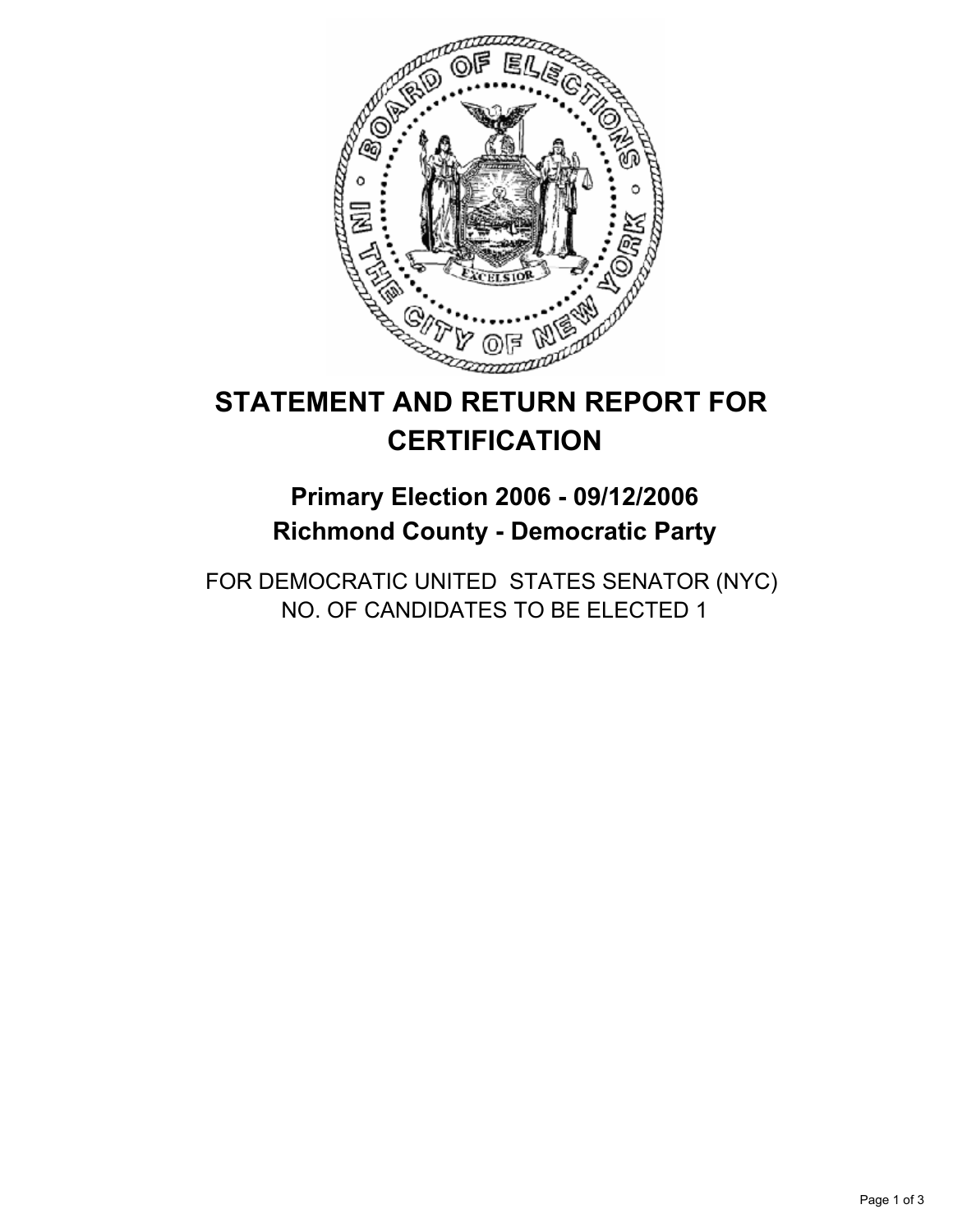

## **ASSEMBLY DISTRICT 60**

| 172   |
|-------|
| 11    |
| 17    |
| 1,334 |
| 458   |
| 1,792 |
|       |

#### **ASSEMBLY DISTRICT 61**

| <b>EMERGENCY</b>              | 4     |
|-------------------------------|-------|
| ABSENTEE/MILITARY             | 227   |
| <b>FEDERAL</b>                | 20    |
| AFFIDAVIT                     | 55    |
| <b>HILLARY RODHAM CLINTON</b> | 3,469 |
| <b>JONATHAN B TASINI</b>      | 807   |
| <b>TOTAL VOTES</b>            | 4,276 |

#### **ASSEMBLY DISTRICT 62**

| <b>EMERGENCY</b>         | າ     |
|--------------------------|-------|
| ABSENTEE/MILITARY        | 105   |
| FEDERAL                  | 5     |
| <b>AFFIDAVIT</b>         | 15    |
| HILLARY RODHAM CLINTON   | 1,494 |
| <b>JONATHAN B TASINI</b> | 610   |
| HOWIE HAWKINS (WRITE-IN) |       |
| <b>TOTAL VOTES</b>       | 2,105 |

#### **ASSEMBLY DISTRICT 63**

| <b>TOTAL VOTES</b>       | 2,916 |
|--------------------------|-------|
| <b>JONATHAN B TASINI</b> | 581   |
| HILLARY RODHAM CLINTON   | 2,335 |
| AFFIDAVIT                | 34    |
| <b>FEDERAL</b>           | 10    |
| ABSENTEE/MILITARY        | 157   |
| <b>EMERGENCY</b>         | ◠     |